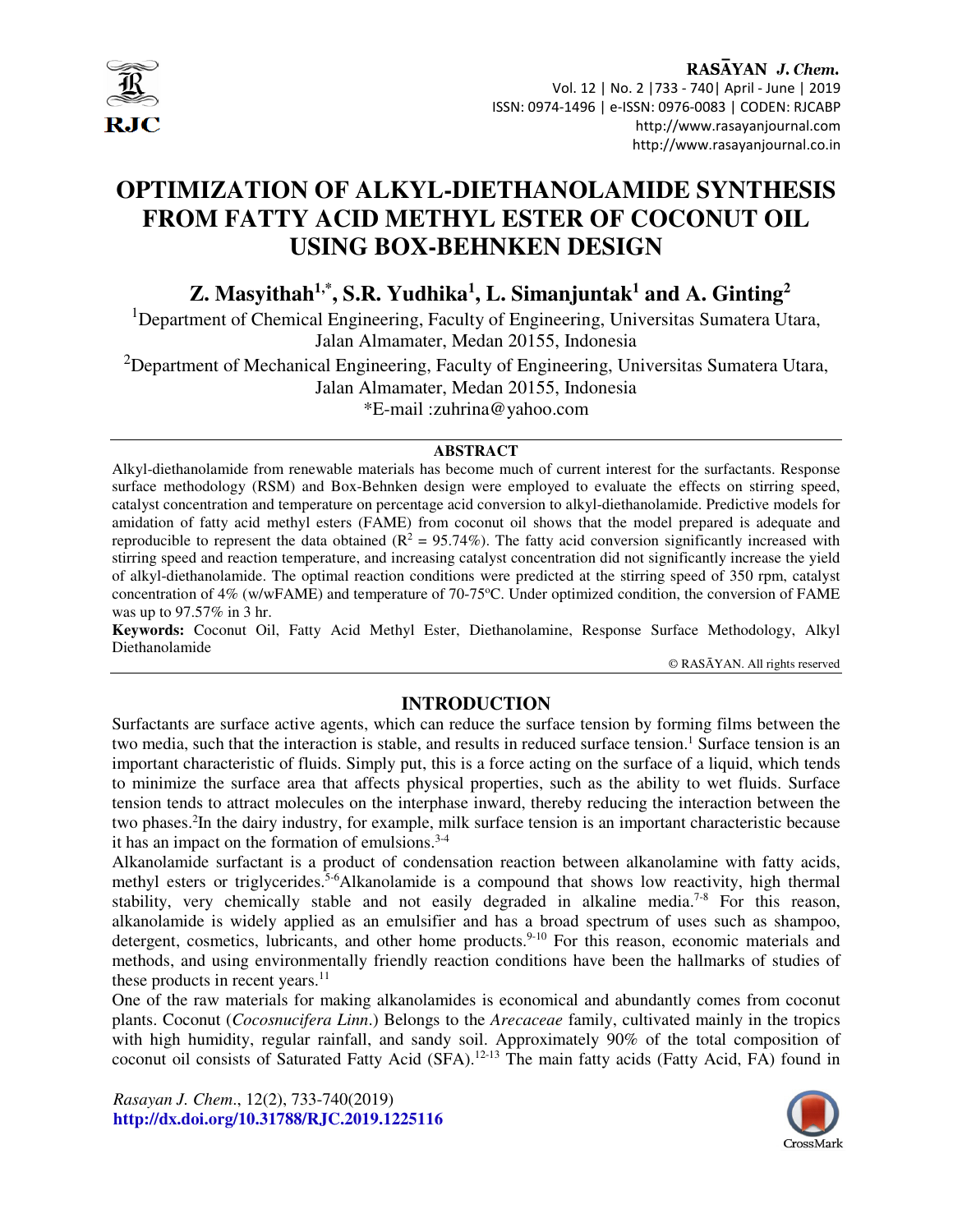coconut oil are lauric acid (12:0), myristic (14:0) and palmitic (16:0), each representing  $46\%$ ,  $17\%$  and 9%.<sup>14</sup>

Making alkanolamide from coconut oil can be done by simultaneous transesterification reactions followed by amidation.15Transesterification reactions can be carried out using a homogeneous catalyst (alkaline-NaOH, KOH acid-H<sub>2</sub>SO<sub>4</sub> and alkali-alcoholic MeOH) or heterogeneous (CaO, MgO, BaO and  $ZnO/Al<sub>2</sub>O<sub>3</sub>$ , oxides of alkali metal-based zeolite, ion exchange resins).<sup>16</sup> In the use of homogeneous catalysts, transesterification reactions can take place at a relatively low temperature and pressure, although high levels of FFA use of homogeneous catalysts is not recommended because it will cause a saponification reaction.<sup>17</sup>

Amidation reaction of fatty acid methyl ester from coconut oil with diethanolamine will produce alkyldiethanolamide. The use of heterogeneous catalysts in amidation reactions can be an attractive alternative to make this process inexpensive and more environmentally friendly, easy catalyst separation and catalysts can be recycled.18-19

One of the most widely used catalysts is CaO. Heterogeneous CaO catalysts have many advantages such as low prices, long catalyst life, high activity and only require moderate reaction conditions, although some weaknesses are found in CaO catalysts where surface area is low and easily melts.<sup>15,20</sup>

On the basis of the theory that has been described, it is necessary to do research on the synthesis of nonionic surfactants alkyl-diethanolamide from coconut oil and diethanolamine through an amidation reaction using CaO catalyst. The aim of the first experiment was to obtain important information about the effect of temperature and catalyst concentration on the surfactant produced. The objective of this second experiment is to develop empirical models of the factors that influence the amidification of FAME to become alkyl-diethanolamide.

## **EXPERIMENTAL**

### **Materials**

The coconut oil used as the commercial oil that is Braco®. Methanol ( $CH_3OH\n\neg$ ), sodium hydroxide (NaOH), diethanolamine (C4H11NO2), calcium oxide (CaO), isopropanol, potassium hydroxide (KOH), sodium sulfate (Na<sub>2</sub>SO<sub>4</sub>), phenolphthalein (C<sub>20</sub>H<sub>14</sub>O<sub>4</sub>), ethanol (CH<sub>3</sub>CH<sub>2</sub>OH) and chloride acid (HCl) are obtained from E Merck, Darmstadt Germany.

#### **Transesterification of Coconut Oil**

At  $60^{\circ}$ C and atmospheric pressure, coconut oil and methanol with a ratio of molar  $6/1$  were well mixed in 1% of NaOH in the sealed 250 ml vials and placed in a hot plate with oil at 1 (one) h reaction time. After 1 h where the coconut oil was completely converted into FAME and glycerol, the mixture was placed in separating the funnel and left to separate into two layers. The top layer is washed with hot water, and then the obtained FAME can be analyzed.

#### **Design of Experiment**

The 3-levels-3 factors Box Behnken design was employed in this study, required 15 experiments. The variables and levels selected for the alkyl synthesis were stirring speed (200-400 rpm), catalyst concentration (3-5% w/wFAME) and temperature (60-80 $^{\circ}$ C). The design of experiments shown in Table-1. Response Surface Methodology (RSM) was applied to model the CaO catalyzed of alkyldiethanolamide. RSM is useful for modeling and analyzing problems, where the observed response is influenced by several variables and also aims to optimize the response.21-22A software package of Minitab version 17 was used in this study.

#### **Amidification of FAME**

The reaction was initiated by addition of diethanolamine and FAME at the substrate molar ratio of 6/1 to isopropanol. The CaO catalyst is added to the solution with a concentration of 3-5% by weight of the total solution. The reaction mixture was shaken at 200-400 rpm and 60-80°C. After 3 h, a complete of the FAME into the alkyl-diethanolamide was observed. All of the experiments were performed in isopropanol at the isopropanol ratio to FAME 2/1. The reaction was terminated by evaporating methanol and CaO was removed by filtration.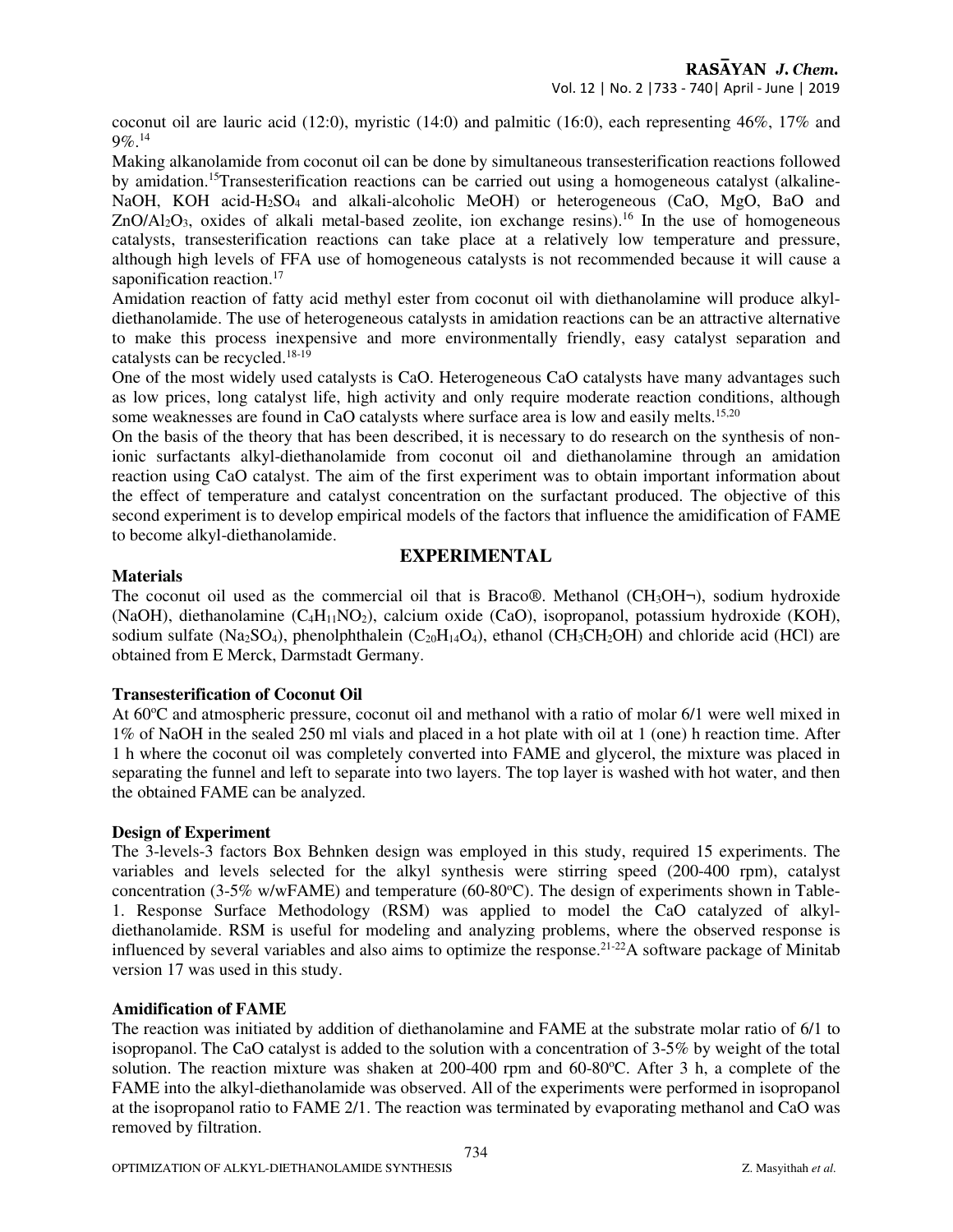## RASAYAN J. Chem.

Vol. 12 | No. 2 |733 - 740| April - June | 2019

|             | <b>Coded Variables</b>   |                                     |                    |                        |
|-------------|--------------------------|-------------------------------------|--------------------|------------------------|
| Test<br>Run | Stirring<br>Speed, $X_1$ | Catalyst<br>Concentration,<br>$X_2$ | Temperature, $X_3$ | Conversion,<br>$Y$ (%) |
|             | $-1$                     | -1                                  | $\Omega$           | 90.6010                |
| 2           |                          | $-1$                                | 0                  | 96.9605                |
| 3           | - 1                      |                                     | $\Omega$           | 95.4859                |
| 4           |                          |                                     | 0                  | 96.4588                |
| 5           | - 1                      | $\theta$                            | $-1$               | 94.8328                |
| 6           |                          | $\theta$                            | $-1$               | 96.3526                |
|             | $-1$                     | $\theta$                            |                    | 95.4407                |
| 8           |                          | $\theta$                            |                    | 96.4588                |
| 9           | 0                        | $-1$                                | $-1$               | 95.1368                |
| 10          | $\theta$                 | 1                                   | $-1$               | 96.0486                |
| 11          | $\theta$                 | $-1$                                |                    | 96.8826                |
| 12          | $\theta$                 |                                     |                    | 96.4029                |
| 13          | $\Omega$                 | $\theta$                            | 0                  | 97.5684                |
| 14          | $\Omega$                 | $\theta$                            | $\Omega$           | 97.5684                |
| 15          | $\theta$                 | $\theta$                            | 0                  | 97.5684                |

Table-1: The Design of Experiments Employed and the Conversion of FAME.

#### **RESULTS AND DISCUSSION**

#### **Transesterification of Coconut Oil**

Before the preliminary research, the transesterification reaction of coconut oil was carried out to produce methyl esters. Coconut oil is reacted with methanol at a mole ratio of methanol to coconut oil which is 6/1 and uses a 1% NaOH catalyst, at a temperature of  $60^{\circ}$ C and  $60$  minutes. Stoichiometry, transesterification of 1 mole of triglycerides and 3 moles of alcohol produces 3 moles of fatty acid esters and 1 mole of glycerol.<sup>16</sup>

From the results of the GC analysis, it was found that the purity of the methyl ester produced was 84.08%. When compared to the biodiesel quality requirements, the resulting methyl ester does not meet the requirements as biodiesel. Low levels of methyl esters are caused by improper reaction conditions or come from various small components in the original oil source. So high concentrations of partial glycerides and inseparable glycerol can cause levels of methyl ester below the limit. The most abundant fatty acids contained in coconut oil are lauric acid (C12) which is equal to 46.89 - 48.03% so that the composition of the largest methyl ester from the results of this transesterification is methyl laurate.<sup>13-14</sup>

#### **Preliminary Study**

In the preliminary study, a synthesis of alkyl-diethanolamide surfactant from methyl ester and diethanolamine (DEA) was carried out. This preliminary study aims to determine the best value of each process variable. Process variables observed were stirring speed, temperature and catalyst concentration.

Figure-1 shows a graph of the effect of the reaction temperature on the conversion of methyl ester to alkyl-diethanolamide. The observations show that the conversion of methyl ester to alkyl-diethanolamide will increase with increasing reaction temperature. The effect of the reaction temperature for the synthesis of alkyl-diethanolamine surfactants was observed at reaction temperatures ranging from  $60^{\circ}$ C to  $80^{\circ}$ C. The selection of the reaction temperature is based on the boiling point of the isopropanol solvent at 82.4<sup>o</sup>C. From Figure 1 it is also known that the highest percent conversion of methyl ester to alkyldiethanolamide is obtained when the reaction temperature is  $70^{\circ}$ C, with a conversion value of 88.89%.

Figure 2 shows a graph of the effect of the catalyst concentration on the conversion of methyl ester to alkyl-diethanolamide. The results of the observation show that the conversion of methyl ester to alkyldiethanolamide will increase with increasing catalyst concentration. In this study, the effect of the catalyst concentration for the synthesis of alkyl-diethanolamine surfactant was observed at catalyst concentrations ranging from 1% to 5%. From Fig.-2 it can be seen that the higher the catalyst concentration, the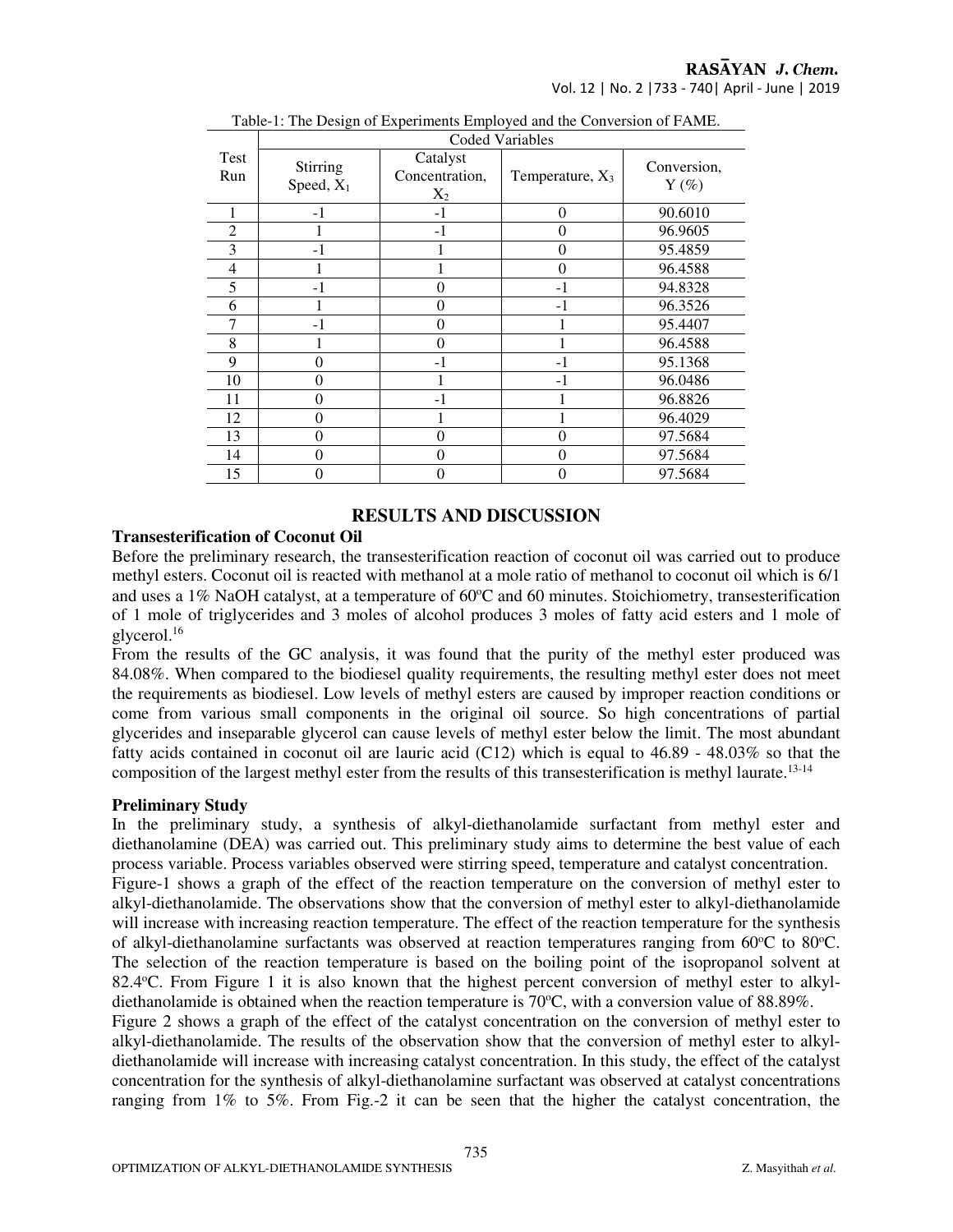conversion of methyl ester to alkyl-diethanolamide will increase. The highest percent conversion results were obtained when the catalyst concentration was 5% with a conversion value of 88.89%.



Fig.-1: The Relation Between the Reaction Temperature and the Conversion



Fig.-2: The Relation Between the Catalyst and the Conversion of Methyl Ester to Alkyl-diethanolamide.

The graph of the effect of stirring speed on the conversion of methyl ester to alkyl-diethanolamide is shown in Fig.-3. Observation of stirring speed was carried out at the mole ratio of amine to methyl ester 6/1 (DEA/FAME), a catalyst concentration of 5% (w/w FAME), solvent ratio 2/1 (v/w FAME). The reaction was carried out at 4 different levels of stirring speed, where the reaction lasted for 3 hours. It can be seen that the highest conversion of methyl ester to alkyl-diethanolamide was obtained at a stirring speed of 300 rpm, which was 87.30%. It is also seen that the conversion decreases at a stirring speed of 400 rpm. Based on the initial study above, the stirring speed of 300 rpm was chosen and the reaction time was 3 hours for further research because it seemed to provide optimum results.

#### **Mutual Effect of Parameters**

The next stage of the study was to observe the influence of interaction between three of variables, with the aim of optimizing the response, namely the maximum percent conversion of FAME.

The selection of variables range needs to be extremely precise in studies of RSM.22-23 Results of the experimental design performed to achieve higher conversion are shown in Table-2. Based on Table-2, the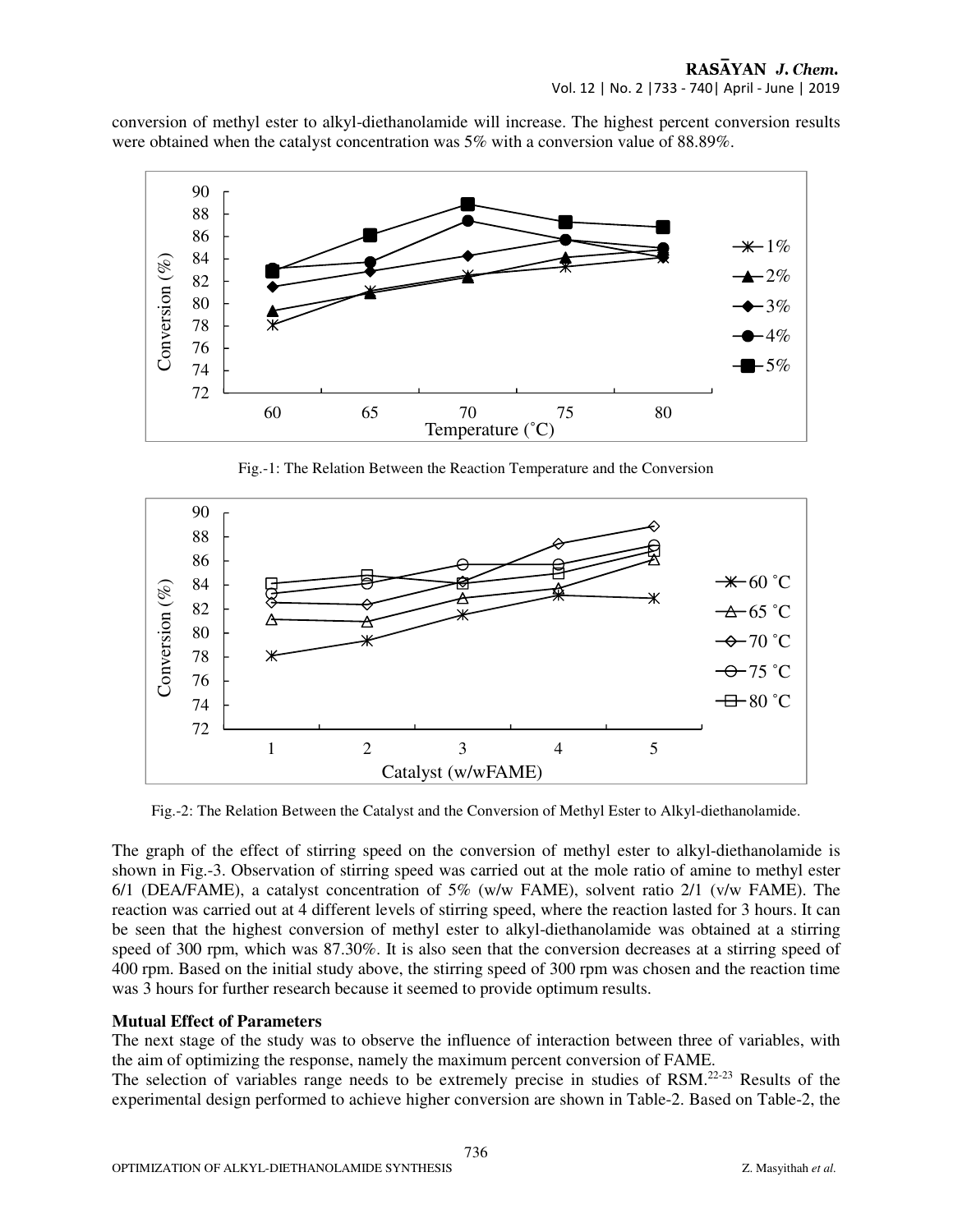equation model shows the relationship between parameters and their interactions with the percent conversion of FAME are as follows:

 $Y_{FAME} = 97.5684 + 0.8588 X_1 + 0.2269 X_2 + 0.3518 X_3 - 1.1442 X_1^2 - 0.7977 X_2^2 - 0.6530 X_3^2 - 0.5966$  $X_1X_2 - 0.1254 X_1X_3 - 0.3479 X_2X_3$ 

Where,  $X_1, X_2, X_3$  are the stirring speed, catalyst concentration, and temperature respectively. The stirring speed and reaction temperature affected the conversion of FAME, with the p-value of 0.002 and 0.051 respectively, whereas a square of stirring speed, catalyst concentration, and the temperature is not significantly influenced the conversion.

|                                                 | radic-2. Kesuns of the Experimental Design Ferrormed to Achieve Frigher Conversion. |  |  |  |  |
|-------------------------------------------------|-------------------------------------------------------------------------------------|--|--|--|--|
| Coefficient                                     | P                                                                                   |  |  |  |  |
| 97.5684                                         | 0.000                                                                               |  |  |  |  |
| 0.8588                                          | 0.002                                                                               |  |  |  |  |
| 0.2269                                          | 0.160                                                                               |  |  |  |  |
| 0.3518                                          | 0.051                                                                               |  |  |  |  |
| $-1.1442$                                       | 0.002                                                                               |  |  |  |  |
| $-0.7977$                                       | 0.011                                                                               |  |  |  |  |
|                                                 |                                                                                     |  |  |  |  |
| $-0.6530$                                       | 0.023                                                                               |  |  |  |  |
| $-0.5966$                                       | 0.028                                                                               |  |  |  |  |
| $-0.1254$                                       | 0.547                                                                               |  |  |  |  |
| $-0.3479$                                       | 0.134                                                                               |  |  |  |  |
| $R-Sq = total squared = 95.74%$                 |                                                                                     |  |  |  |  |
| $R-Sq(adj)$ = squares due to treatment = 88.06% |                                                                                     |  |  |  |  |
|                                                 |                                                                                     |  |  |  |  |

Table-2: Results of the Experimental Design Performed to Achieve Higher Conversion.

The mutual interaction between stirring speed and catalyst concentration can be interpreted from the response contour plot diagram (Fig.-4), which indicated that that alkyl-diethanolamide production is related to both stirring speed and catalyst concentration. At higher stirring speed the conversion increase with the increase in catalyst concentration. Based on Fig.-4 the optimum conversion is obtained by stirring speed of 350 rpm with a catalyst concentration of around 4% (w/wFAME).



Fig.-3: The Relation Between Stirring Speed and Conversion.

 Fig.-4: The Interaction Between Stirring Speed and Catalyst Concentration.

The amidation reaction produces a side reaction in the form of methanol, which will affect the conversion of the resulting reaction. The amidation reaction, which takes place at a stirring speed of 400 rpm is likely to produce more side reactions than the reaction that takes place at 300 rpm. In addition, even though the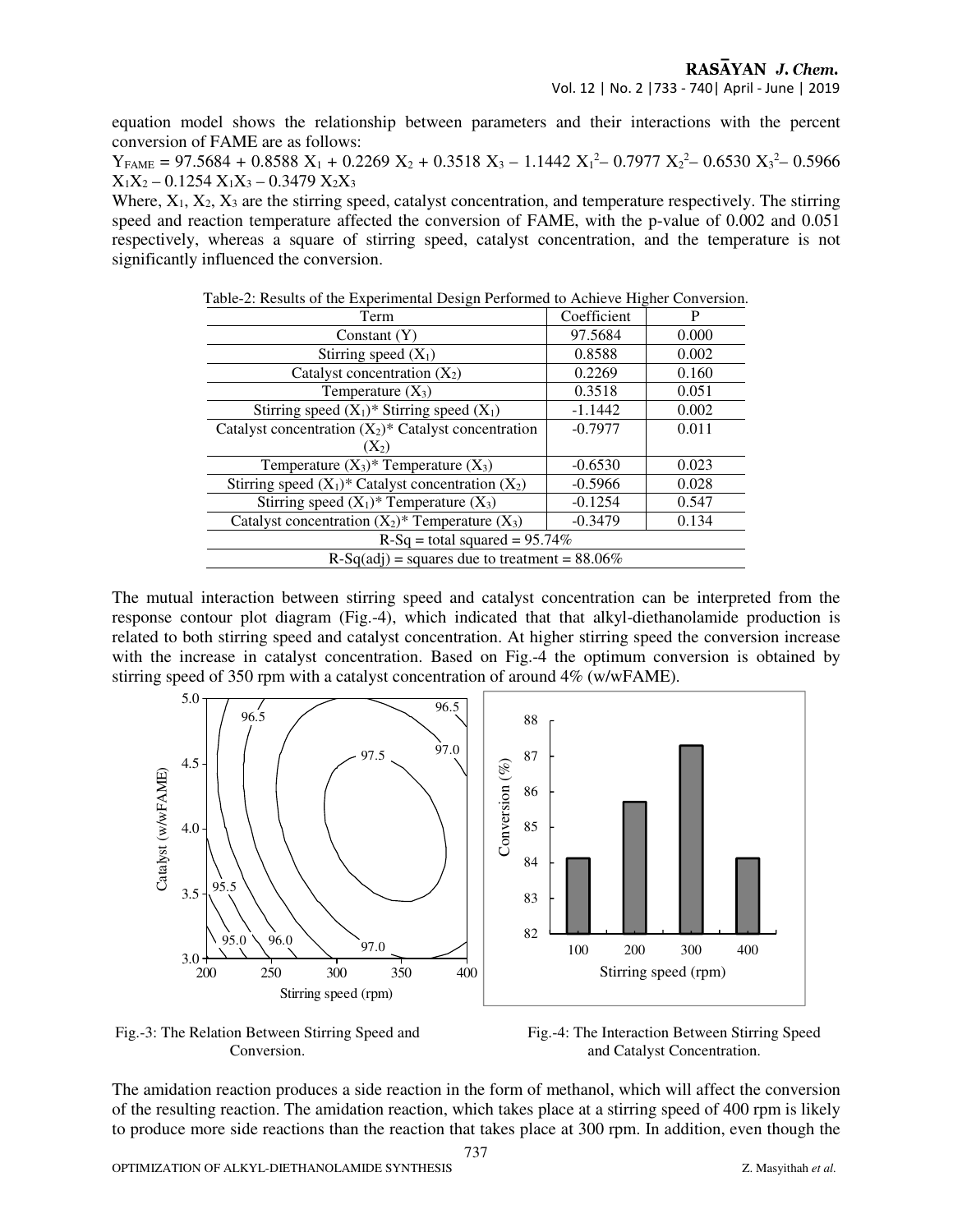reaction is an irreversible reaction, there is still a possibility of a reverse reaction that will affect product conversion because it is known that there is no irreversible or reversible reaction.

Figure-5 represent the effect of varying temperature and stirring speed at a catalyst concentration of  $4\%$ , substrate molar ratio 6/1 (DEA/FAME), solvent ratio 2/1 (v/wFAME) at reaction time 3 hour. A high percentage of conversion can be achieved by employing a wide range of temperatures from  $65{\text -}80^{\circ}\text{C}$ . In stirring speed of less than 300 rpm, an increase in temperature does not significantly increase the yield of alkyl-diethanolamide, but an increase in stirring speed up to 375 rpm can increase conversion if the temperature range is in the range of 65-75 °C. The best percentage of FAME conversion is obtained at the center of the circle, which is at stirring speed 350 rpm and temperature  $70-75^{\circ}$ C.

The temperature of the reaction that is too high can cause the reaction results to decrease. The amount of loss, is believed to be caused by evaporation of methanol during the reaction.<sup>24-25</sup>At temperatures above 75<sup>o</sup>C, the conversion of methyl ester to alkyl-diethanolamide tends to decrease. This is caused by the reaction temperature where is close to the boiling point of isopropanol. Where some isopropanol evaporates so the reaction is not optimal.

Figure-6 shows the effects of temperature and catalyst on concentration and their mutual interaction at a constant stirring speed (300 rpm), substrate molar ratio (6/1 DEA/FAME) and the solvent ratio (2/1 v/wFAME). At the lowest temperature and catalyst concentration, the conversion was less than 96%. The conversion increase when the temperature and catalyst concentration increased and the maximum conversion was obtained at a temperature of  $70-75^{\circ}$ C and catalyst concentration of  $4\%$  (w/wFAME). Further increase in catalyst concentration did not significantly change the reaction rate.<sup>15</sup>



Fig.-5: The Interaction Between Temperature and Stirring Speed.

 Fig.-6: The Interaction Between Temperature and Catalyst Concentration.

The reaction rate will generally increase when the catalyst concentration increases. In the first stage, FAME and amine will be absorbed on the surface of the CaO by electronic donations, in which groups of amines and esters are activated. This causes the electron pair to attack the ester group. Based on specific nucleophilic substitution reactions, amides will form and then be released from CaO, which will take part in the next catalysis cycle.<sup>20</sup>CaO itself has been used as a solid catalyst because of its high catalytic activity, can work under mild reaction conditions, and also long life and low-cost catalyst.15,26

#### **Identification Using FT-IR**

The results of the alkyl-diethanolamide spectrum obtained are shown in Fig.-7. Amide absorption stretches in the spectral region  $1600-1700$  cm<sup>-1</sup> which correspond to C=O peptide relationship span. The N-H bond for the amine is at the wave number 3500-3100 cm<sup>-1</sup>. The C-O bond for the esters is at wave number 1300-1000 cm<sup>-1</sup>. O-H for alcohol is at the wave number 3650-3600 cm<sup>-1</sup>. From the results of the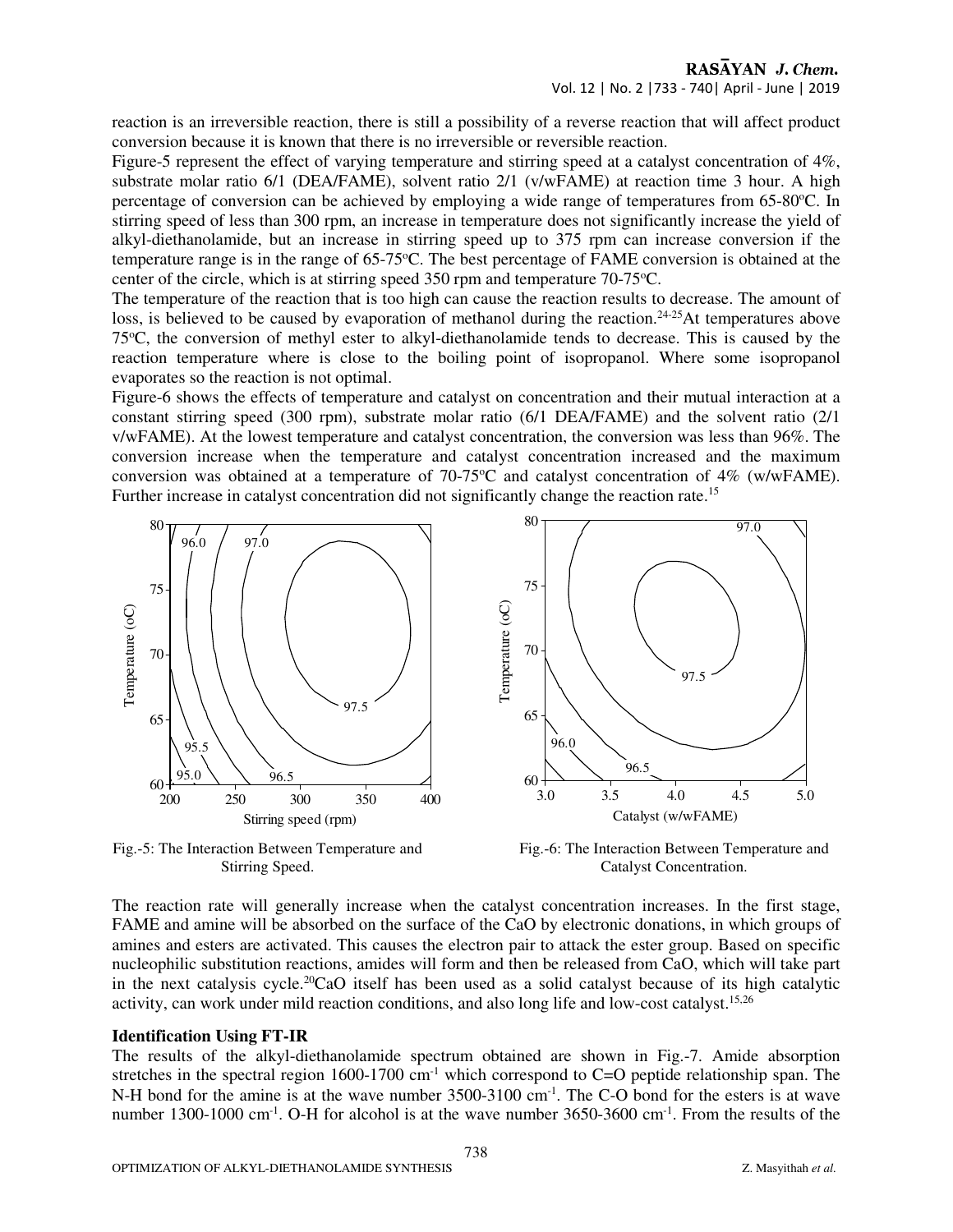#### RASAYAN J. Chem. Vol. 12 | No. 2 |733 - 740| April - June | 2019

sample FTIR spectrum test, the absorption peak at the wave number area of 1619.30 cm<sup>-1</sup> indicates of a C=O region of this wave number which indicates a sample containing an amide group. While recharge at wave number 3308.84 cm<sup>-1</sup> indicates of N-H groups for amines. The N-H group on this wave shows the amines namely diethanolamine (DEA). Infiltration peak at wave number  $1040.90 \text{ cm}^{-1}$  shows the C-O groups for ester compounds namely residual methyl ester and wave absorption  $3649.13$  cm<sup>-1</sup> shows the presence of O-H groups for alcohol compounds namely methanol as a side reaction.



Fig.-7: The Results of the Alkyl-Diethanolamide Spectrum.

### **CONCLUSION**

Alkyl-diethanolamide is one of the most interesting fatty acid amides. Alkyl-diethanolamide was synthesized by transesterification of coconut oil and methanol to fatty acid methyl esters, followed by amidification of FAME with diethanolamine to alkyl-diethanolamide. To optimize the reaction condition of amide production, Box Behnken design with RSM was used, and the interaction effect of stirring speed, temperature and catalyst concentration on alkyl-diethanolamide synthesis can be obtained. The analysis of variance is also implied that the model satisfactory represented the relationship between variables and fatty acid conversion.

## **ACKNOWLEDGMENT**

This research was supported by Universitas Sumatera Utara (USU) through research grant No. 2590/UN5.1.R/PPM/USU/2018.

#### **REFERENCES**

- 1. A. Akella andS.B. Deshpande, *Indian J. Exp. Biol*., **51**, 5(2013), **DOI:** 10.1016/j.otc. 2009.11.012
- 2. N. Madad, L. Chebil, C. Sanchez andM. Ghoul, *Rasayan J. Chem.*, **4**, 189(2011)
- 3. I.M. Hauner, A. Deblais, J.K. Beattie, H. Kellay andD. Bonn.,*J. Phys. Chem. Lett.,***8**, 1599(2017), **DOI:** 10.1021/acs.jpclett.7b00267
- 4. Y. Nagata, T. Ohto, M. Bonn andT.D. Kuhne, *J. Chem. Phys.***144**, 204705(2016), **DOI:**  10.1063/1.4951710
- 5. H. Lunberg, F. Tinnis andH. Adolfsson, *Chem. Eur. J.*, **18**, 3822(2012), **DOI:**  10.1002/chem.201104055
- 6. M. Manorajani andT.B. Kumar, *Rasayan J. Chem*., **10**, 333(2017), **DOI:**10.7324/RJC.2017.1021625
- 7. F. Tinnis, H. Lunberg andH. Adolfsson, *Adv. Synth. Catal*.*,***354**, 2532(2012), **DOI:**10.1001/adsc.201200436
- 8. Z. Masyithah andT. Herawan, *J. Pure. App. Microbiol*.,**11**, 1327(2017), **DOI:**10.22207/JPAM.11.3.13
- 9. C.S. Lee andS.C. Lee, *Am. J. Pharmacol. Toxicol.*,**5**, 133(2010), **DOI:**10.3844/ajptsp.2010.133.138
- 10. Y. Guo, D. Pu, F. Ru-sen andY. Xiong, *J. Surfactants Detergents*, **20**, 26(2017), **DOI:**10.1007/s11743-017-1968-2